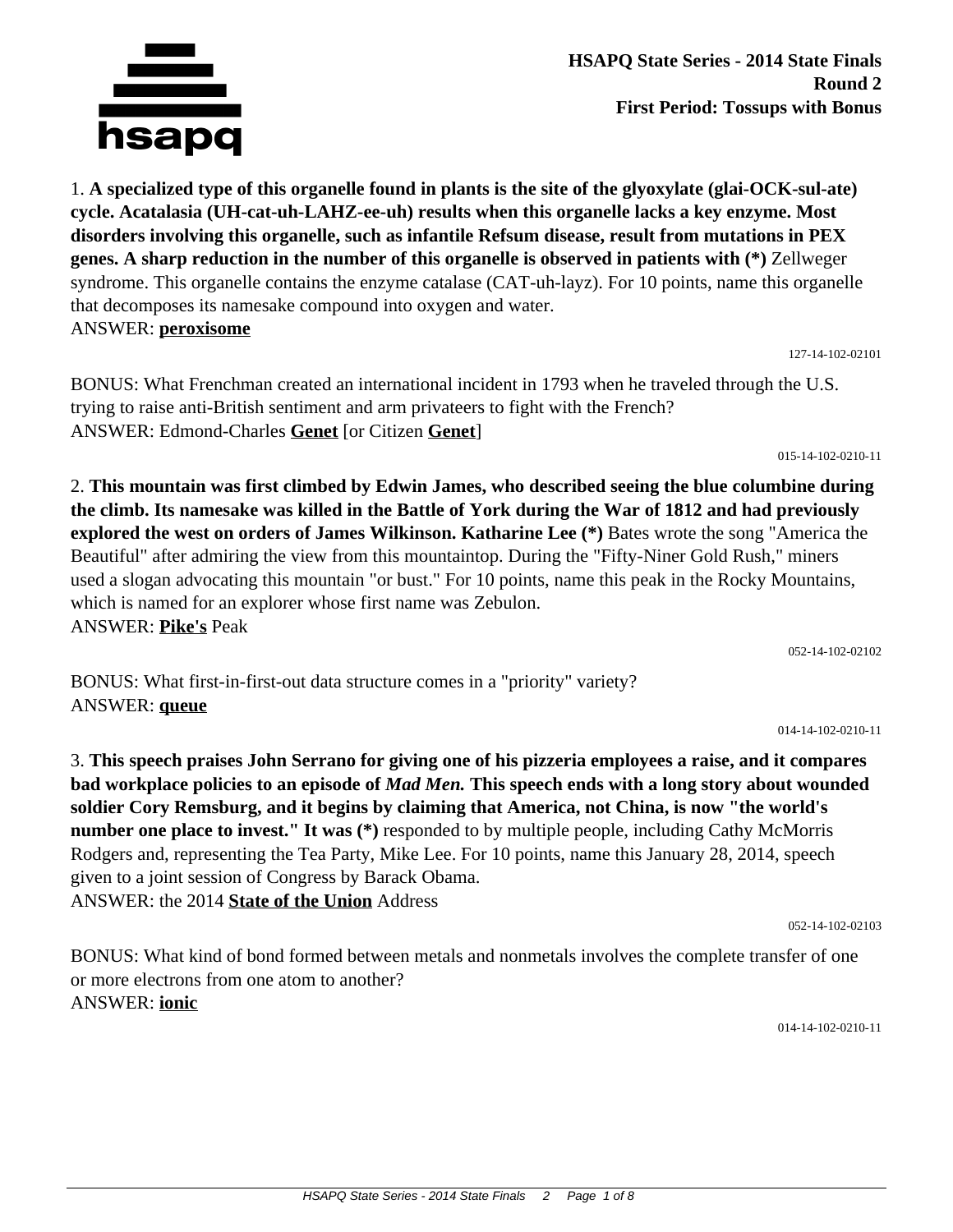4. **This man became a starting player in college after injuries to future Colorado Rockies star Todd Helton. After he threw four interceptions in a game, his coach, Jim Mora, told the media "Don't talk about playoffs." In 2003, this player referred to a teammate as "our idiot kicker who got liquored up and ran his mouth off." This man attracted attention for saying (\*)** "Omaha" numerous times before snaps in the most recent NFL playoffs. He threw for a record fifty-five touchdown passes in the 2013 season. For 10 points, name this quarterback of the Denver Broncos. ANSWER: **P**eyton **Manning** [prompt on **Manning**]

BONUS: What German playwright and friend of Goethe (GUR-tuh) wrote *The Robbers* and *William Tell?* ANSWER: Friedrich **Schiller**

5. **This novel opens by describing a rosebush outside a prison door, which another character claims she was plucked from when asked about her origins. The protagonist of this novel is married to the crippled doctor Roger (\*)** Chillingworth and has an illegitimate child named Pearl. The protagonist of this novel has an affair with the minister Dimmesdale and is forced to wear an article of clothing. For 10 points, name this novel about Hester Prynne, written by Nathaniel Hawthorne. ANSWER: *The Scarlet Letter*

BONUS: What Confederate general who commanded a corps under Lee was known as "Old Pete" and "Lee's War Horse?" ANSWER: James **Longstreet**

015-14-102-0210-11 6. **This man championed the "Planning, Programming, and Budgeting System" which brought computer-based systems analysis to the federal government for the first time. He was one of the "Whiz Kids" for Ford before becoming that company's president, and he was later the president of the World Bank from 1968 to 1981. While serving under (\*)** Lyndon Johnson and John Kennedy, he made decisions that he later expressed regret for in the documentary *The Fog of War.* For 10 points, name this Secretary of Defense during the escalation of the Vietnam War.

BONUS: What American singer-songwriter has recorded the hits "Grenade," "The Lazy Song," and "Locked Out of Heaven"?

ANSWER: Robert Strange **McNamara**

ANSWER: Bruno **Mars**

7. **A document central to this case contained part of the Thirteenth Amendment and implored the reader to "Assert your rights." This case's holding was replaced by** *Whitney v. California***'s "bad tendency" test and** *Brandenburg v. Ohio***'s "imminent lawless action" test. The defendant in this case was arrested for mailing (\*)** leaflets against the draft, and Oliver Wendell Holmes's holding in this case created the "clear and present danger" test. For 10 points, name this Supreme Court case which stated that there is no right to actions such as "shouting fire in a crowded theatre." ANSWER: *Schenck v. U.S.*

048-14-102-02107

BONUS: This is a 20-second calculation question. Give all the values of x between zero and pi, inclusive, where the tangent of quantity x over pi radians is undefined.

ANSWER: **1/2, 3/2, and 5/2** [do not accept or prompt on fewer or more answers]

015-14-102-02105

015-14-102-0210-11

088-14-102-02106

014-14-102-0210-11

052-14-102-02104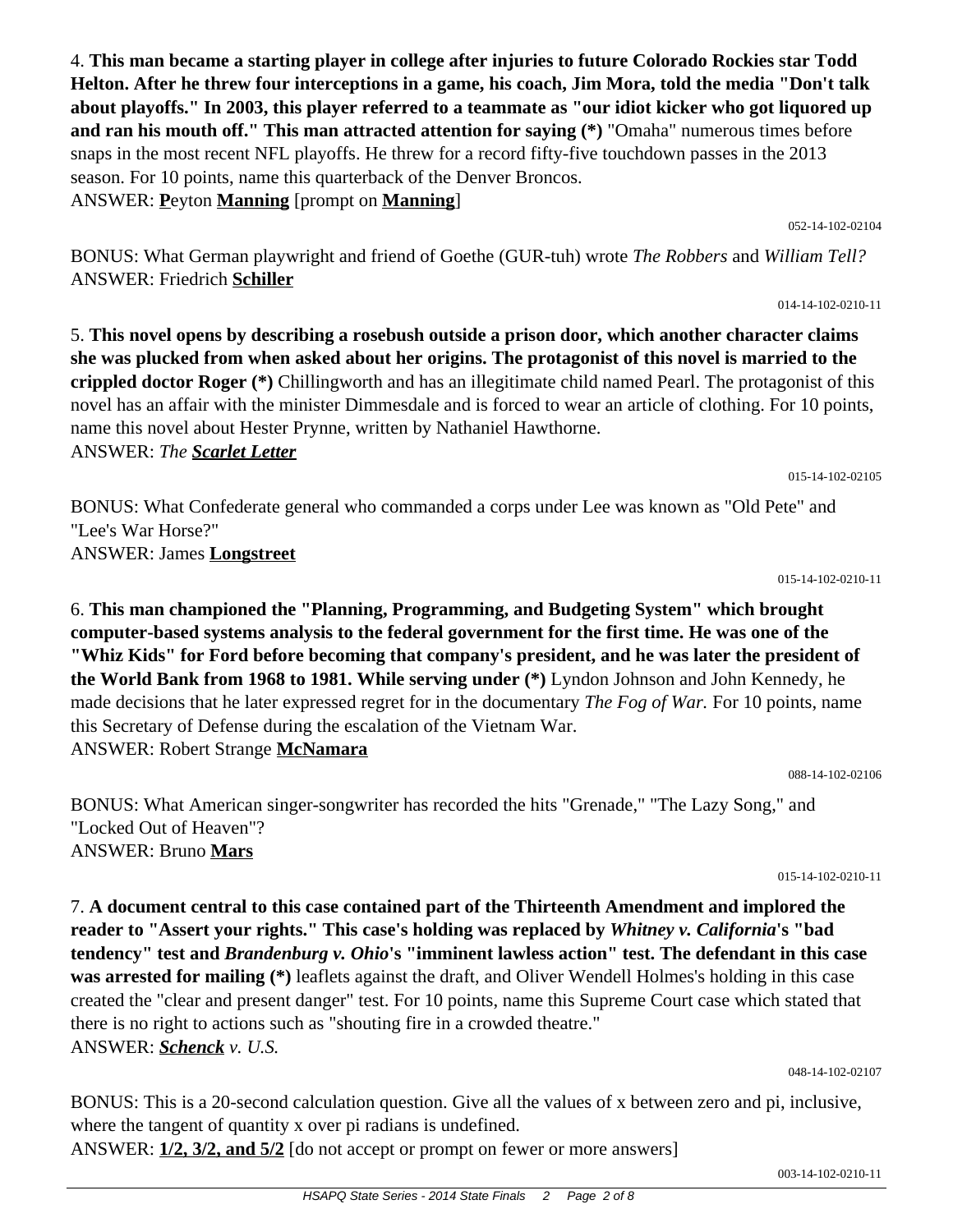8. **One of this author's narrators revels in his toothache and liver problems, explaining the joy that smart men find in inertia before recalling a night with the prostitute Liza. In another novel by him, an atheist college student tells of Jesus's imprisonment in the parable of the (\*)** Grand Inquisitor. This author of *Notes from Underground* also created Smerdyakov (SMUR-juh-koff), who lives with his legitimate brothers Dimitri, Ivan, and Alyosha. For 10 points, name this Russian author of *The Brothers Karamazov* and *Crime and Punishment.* ANSWER: Fyodor **Dostoevsky**

104-14-102-02108

BONUS: What first Guru founded the religion of Sikhism? ANSWER: Guru **Nanak**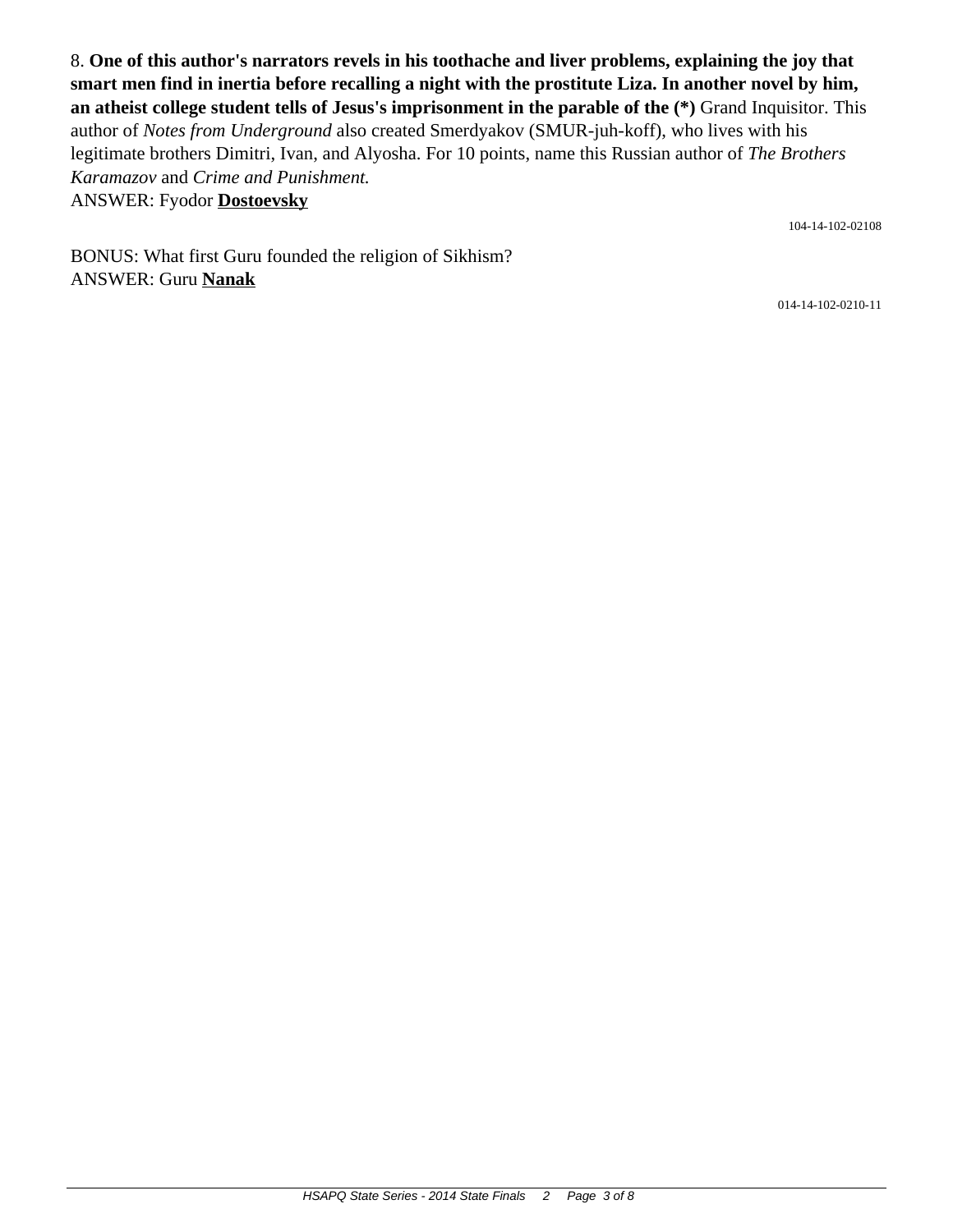## **Second Period: Directed Round**

## **SET A:**

1. BONUS: This is a 30-second calculation question. If you repeatedly roll two fair dice, what is the probability of rolling a seven before rolling a six? ANSWER: **6/11**

2. BONUS: What English mathematician formulated a "law of cooling" and developed calculus in his *Principia Mathematica?* ANSWER: Isaac **Newton**

3. BONUS: What opera's most famous aria is sung by Escamillo (ess-cah-MEE-yoh), a toreador who wins the love of a Spanish gypsy? ANSWER: *Carmen*

4. BONUS: The main character's brother Evgraf agrees to care for the main character's daughter Tania at the conclusion of what novel about a physician and his love interest Lara, by Boris Pasternak? ANSWER: *Doctor Zhivago*

030-14-102-0210-12

190-14-102-0210-12

## **SET B:**

1. BONUS: This is a 30-second calculation question. What is the domain of the function f of x equals the quantity x squared plus 4 x plus 3, all over the quantity x squared minus 6 x minus 7? ANSWER: x equals all **numbers other than -1 and 7** [do not accept any domain that just excludes 7] 003-14-102-0210-12

2. BONUS: Name the element that is required for the synthesis of thyroxine, and whose isotope 131 is used to treat thyroid cancer.

ANSWER: **iodine** [or **I**]

3. BONUS: What early English novelist wrote *Captain Singleton* and *Moll Flanders?* ANSWER: Daniel **Defoe**

4. BONUS: What instrument was primarily played by Thelonious Monk, Count Basie, and Fats Waller? ANSWER: **piano**

015-14-102-0210-12



003-14-102-0210-12

014-14-102-0210-12

014-14-102-0210-12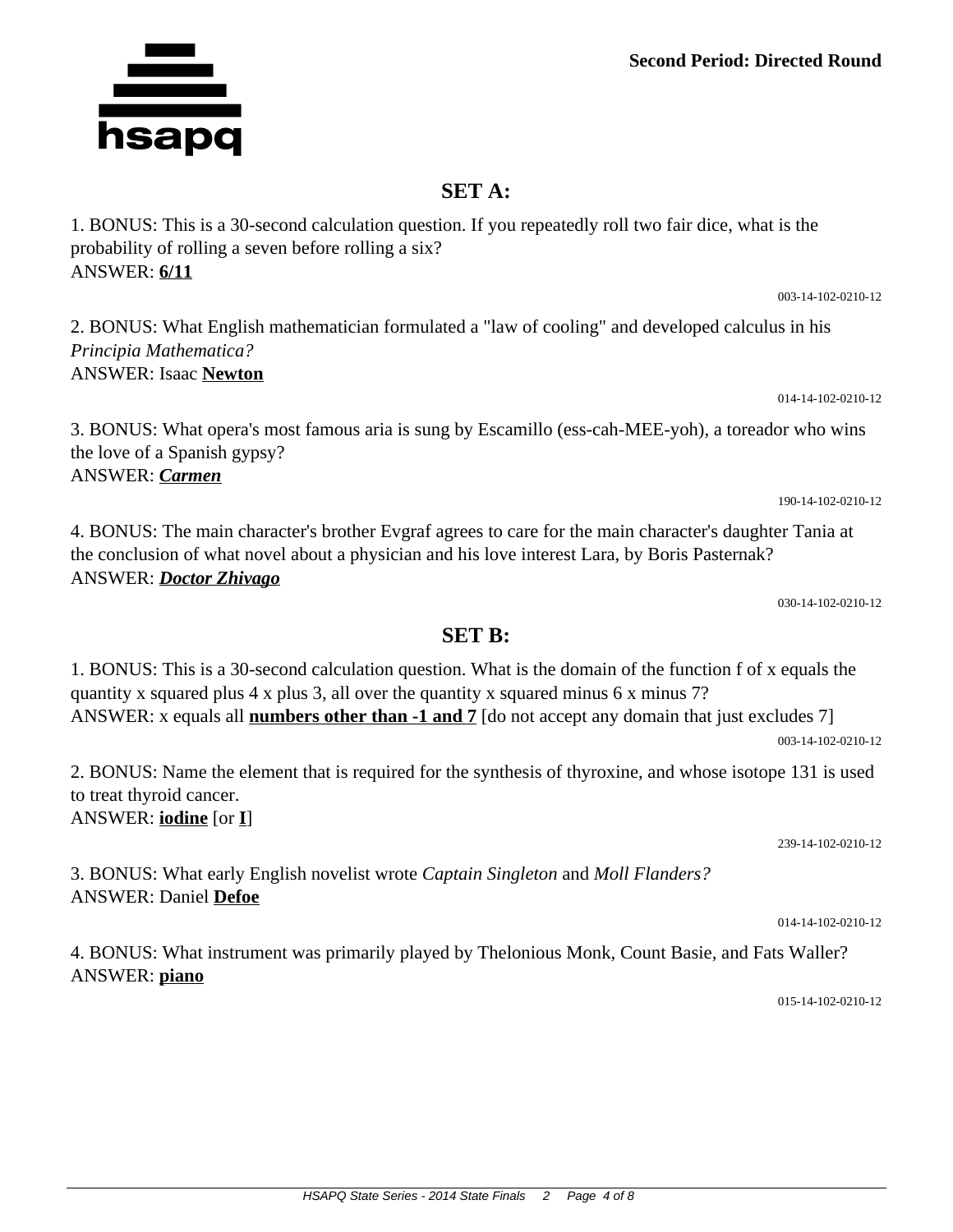9. **This man showed the limitations of rationalism with self-evident contradictions he called "antinomies." He claimed rationalists and empiricists were unable to account for synthetic and "a priori" truths, whose existence he defended with transcendental arguments. In the (\*)** *Groundwork of the Metaphysics of Morals,* he said that all moral actions should be such that we could will them to be universal laws, his categorical imperative. For 10 points, name this author of *Critique of Pure Reason,* a German transcendenttalist philosopher. ANSWER: Immanuel **Kant**

121-14-102-02109

BONUS: What leader of the Green Mountain Boys teamed with Benedict Arnold to take Fort Ticonderoga? ANSWER: Ethan **Allen**

015-14-102-0210-11

10. **This poet's lines, "Thou mastering me God! giver of breath and bread," open his poem dedicated to nuns lost in the sinking of a ship. He wrote, "There lives the dearest freshness deep down things," in another poem. Much of this poet's characteristic style imitates the alliterative-accentual verse of Old English, which he termed (\*)** "sprung rhythm,' as seen in "The Wreck of the Deutschland." For 10 points, name this Jesuit poet of "God's Grandeur" and "The Windhover." ANSWER: Gerard Manley **Hopkins**

BONUS: What American economist and proponent of monetarism wrote *Capitalism and Freedom?* ANSWER: Milton **Friedman**

014-14-102-0210-11

121-14-102-02110

11. **For Raman scattering, this person names the lines caused by the positive and negative wavelength shifts. A law named for this scientist states that the drag force on a particle in a fluid is proportional to six pi times the velocity. He is the second namesake of a set of very difficult to solve partial (\*)** differential equations that describe fluid flow, which he names with Navier (NAH-vee-ey). For 10 points, name this British physicist who generalized Green's theorem to relate surface integrals and volume integrals.

ANSWER: George Gabriel **Stokes**

BONUS: What 2013 Disney film concerns the princess Elsa, who uses her powers to animate a snowman and create an eternal winter? ANSWER: *Frozen*

015-14-102-0210-11

048-14-102-02111

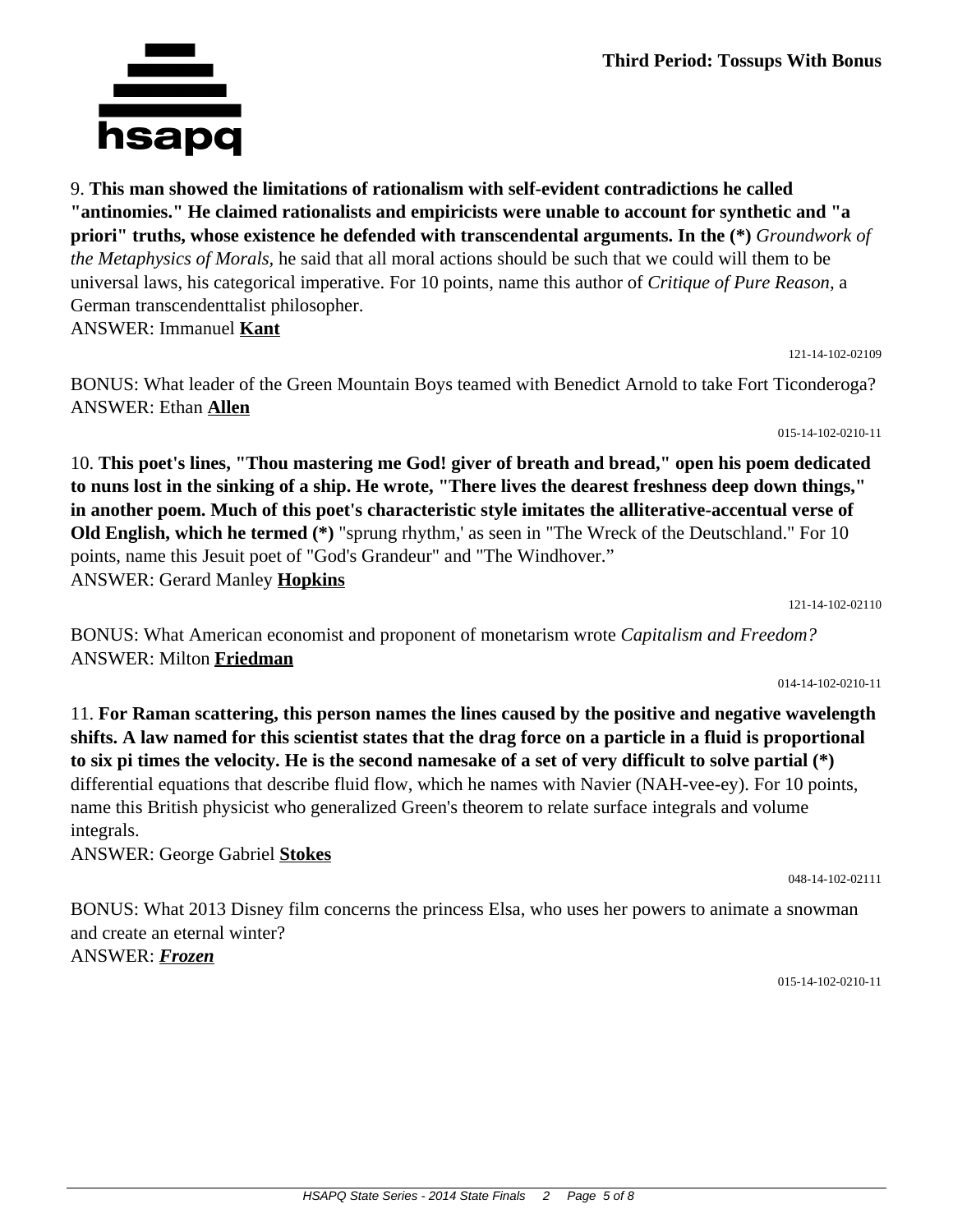12. **Scott Sakaluk studied the chase-away form of this process, whose runaway form was proposed by Fisher, and confirmed by Kirkpatrick and Lande, when high genetic covariance was present. Bateman's principle states that it is dependent on gamete investment. Bowerbirds build elaborate structures in this process, which is prevalent in (\*)** polygynous (pall-IDGE-in-iss) societies. Male-male competition and female choice are the two main forms of this process. For 10 points, name this process in which organisms compete for and choose mates, which can be thought of as a special case of natural selection.

ANSWER: **sexual** selection [prompt on natural **selection**]

BONUS: What mountain range that runs along the Mediterranean coast of Northern Africa has its highest point at Toubkal (toob-KAHL)? ANSWER: **Atlas** Mountains

13. **These things are divided into monolithic and micro types, the latter of which is exemplified by the as-yet-unfinished GNU Hurd (NEW HERD). Programs request service from these things by executing a system call. A BSD-based example of these things was originally used in OS X. The (\*)** Tanenbaum-Torvalds debate concerned the implementation of a type of these things for Linux. For 10 points, identify this component of an operating system that serves as an interface between hardware and software applications.

ANSWER: **kernel** [prompt on **operating system**]

BONUS: What simple animal phylum contains sponges? ANSWER: **Porifera**

14. **A seventy-four-minute Wilhelm Furtwangler recording of this symphony is sometimes cited as the specific reason why CDs have a seventy-four-minute playing time. Leonard Bernstein conducted a version of it at the Brandenburg Gate to celebrate the fall of the (\*)** Berlin Wall. This symphony ends with lyrics referencing a "beautiful spark of divinity" and "daughter from Elysium," performed by vocalists singing words taken from Friedrich Schiller's poem "Ode to Joy." For 10 points, name this final complete symphony of Ludwig van Beethoven.

ANSWER: **Choral** symphony [or **Beethoven's Ninth** Symphony; Beethoven is not needed after being mentioned; do not accept or prompt on "Ode to Joy"]

052-14-102-02114

BONUS: What novel-in-verse by Alexander Pushkin describes an aristocrat who kills his friend Lensky in a duel?

ANSWER: *Eugene Onegin*

15. **This concept is the first word in the title of a Sigmund Freud book that explains why the homosexual Dora feels revolted by Herr K. The "latent" form of this concept results from exposure to the conditioned stimulus before beginning a classical conditioning experiment. Clark Hull theorized a "reactive" form of this concept. If an animal learns that the presence of a (\*)** conditioned stimulus signifies the lack of the unconditioned stimulus, this form of conditioning is said to have occurred. For 10 points, name this suppression of behavior that is contrasted in conditioning with excitation. ANSWER: **inhibition**s [or **inhibitory**]

003-14-102-02115

014-14-102-0210-11

081-14-102-02113

124-14-102-02112

015-14-102-0210-11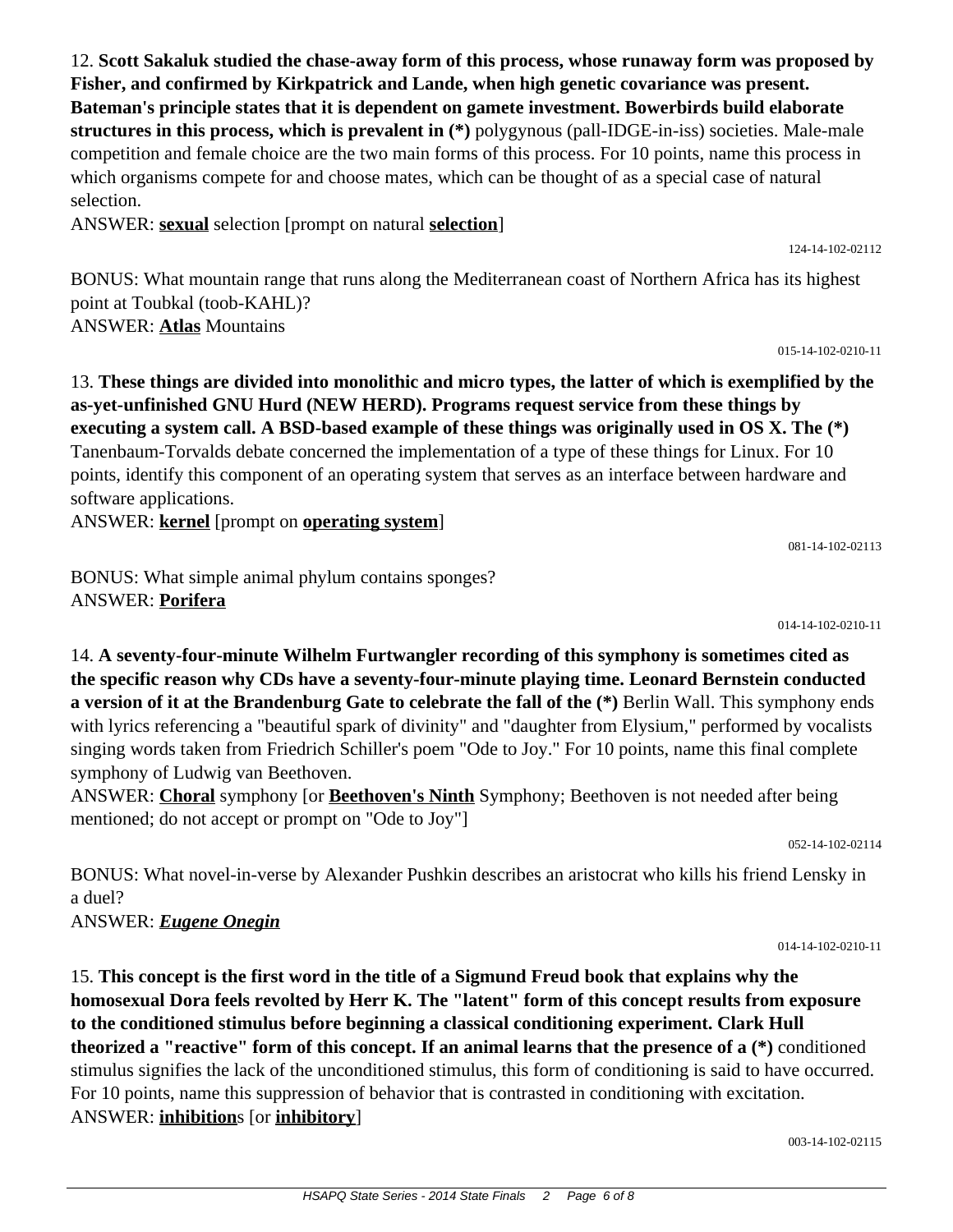BONUS: What name was given to the subjugated slave-like class of people who did most of the agricultural work in ancient Sparta? ANSWER: **helot**s

015-14-102-0210-11

16. **One of this author's characters is infuriated to lose a literary competition to the incompetent poet Carlos Daneri. In another story, this author imagined a building containing every permutation of twenty-two characters arranged into 3,200 characters per page, with 410 pages per book. (\*)** Yu Tsun narrates a story by this author that philosophizes about a labyrinth where each path represents the potential outcomes from a decision. For 10 points, name this Argentinian author who wrote "The Library of Babel" and "The Garden of Forking Paths." ANSWER: Jorge Luis **Borges**

190-14-102-02116

BONUS: What state was the namesake of a plan that favored small states and rivaled the Virginia Plan at the Constitutional Convention, prior to the two ideas being joined in the Connecticut Compromise? ANSWER: **New Jersey**